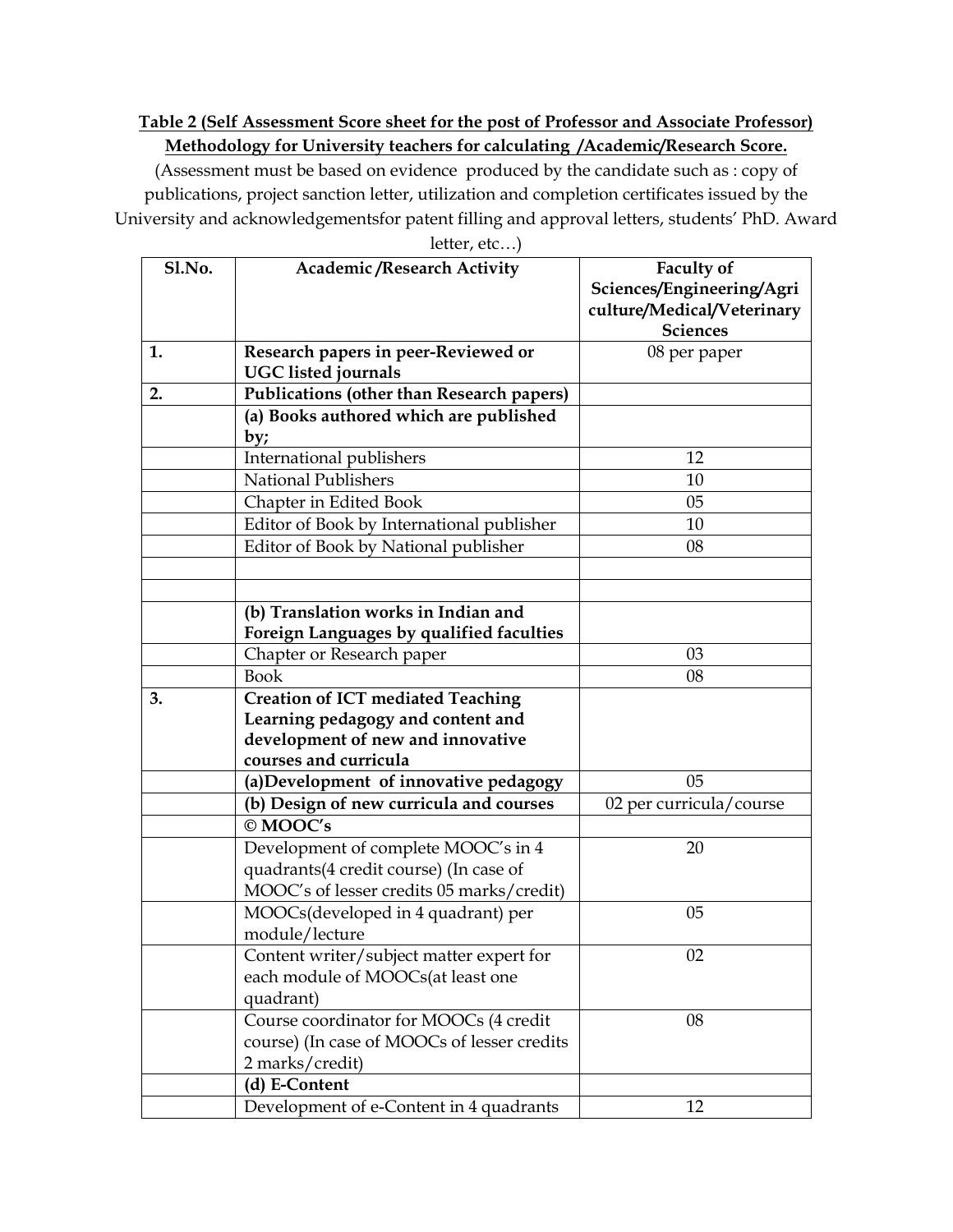|   | for a complete course/e-book                                |                         |  |  |
|---|-------------------------------------------------------------|-------------------------|--|--|
|   | e-Content (developed in 4 quadrants) per                    | 05                      |  |  |
|   | module                                                      |                         |  |  |
|   | Contribution to development of e-content                    | 02                      |  |  |
|   | module in complete course/paper/e-                          |                         |  |  |
|   | book(at least one quadrant)                                 |                         |  |  |
|   | Editor of e-content for complete                            | 10                      |  |  |
|   | course/paper/e-book                                         |                         |  |  |
| 4 | (a) Research guidance                                       |                         |  |  |
|   | Ph.D                                                        | 10 per degree awarded   |  |  |
|   |                                                             | 05 per thesis submitted |  |  |
|   | M.Phil/P.G dissertation                                     | 02 per degree awarded   |  |  |
|   | (b) Research Projects Completed                             |                         |  |  |
|   | More than 10 lakhs                                          | 10                      |  |  |
|   | Less than 10 lakhs                                          | 05                      |  |  |
|   | (c) Research Projects Ongoing:                              |                         |  |  |
|   | More than 10 lakhs                                          | 05                      |  |  |
|   | Less than 10 lakhs                                          | 02                      |  |  |
|   | (d) Consultancy                                             | 03                      |  |  |
| 5 | (a) Patents                                                 |                         |  |  |
|   | International                                               | 10                      |  |  |
|   | National                                                    | 07                      |  |  |
|   | (b) *Policy Document (Submitted to an International         |                         |  |  |
|   | body/organization like UNO/UNESCO/ World                    |                         |  |  |
|   | Bank/International Monetary Fund etc. or Central Government |                         |  |  |
|   | or State Government)                                        |                         |  |  |
|   | International                                               | 10                      |  |  |
|   | National                                                    | 07                      |  |  |
|   | State                                                       | 04                      |  |  |
|   | © Awards/Fellowship                                         |                         |  |  |
|   | International                                               | 07                      |  |  |
|   | National                                                    | 05                      |  |  |
|   |                                                             |                         |  |  |
|   |                                                             |                         |  |  |
|   |                                                             |                         |  |  |
| 6 | *Invited Lectures/ Resource Person/Paper                    |                         |  |  |
|   | presentation in                                             |                         |  |  |
|   |                                                             |                         |  |  |
|   | Seminars/Conferences/full paper in                          |                         |  |  |
|   | <b>Conference Proceedings (Paper Presented</b>              |                         |  |  |
|   | in Seminars/Conferences and also                            |                         |  |  |
|   | published as full paper in Conference                       |                         |  |  |
|   | Proceedings will be counted only once                       |                         |  |  |
|   | International (Abroad                                       | 07                      |  |  |
|   | International (within Country)                              | 05                      |  |  |
|   | National<br>State/University                                | 03<br>02                |  |  |